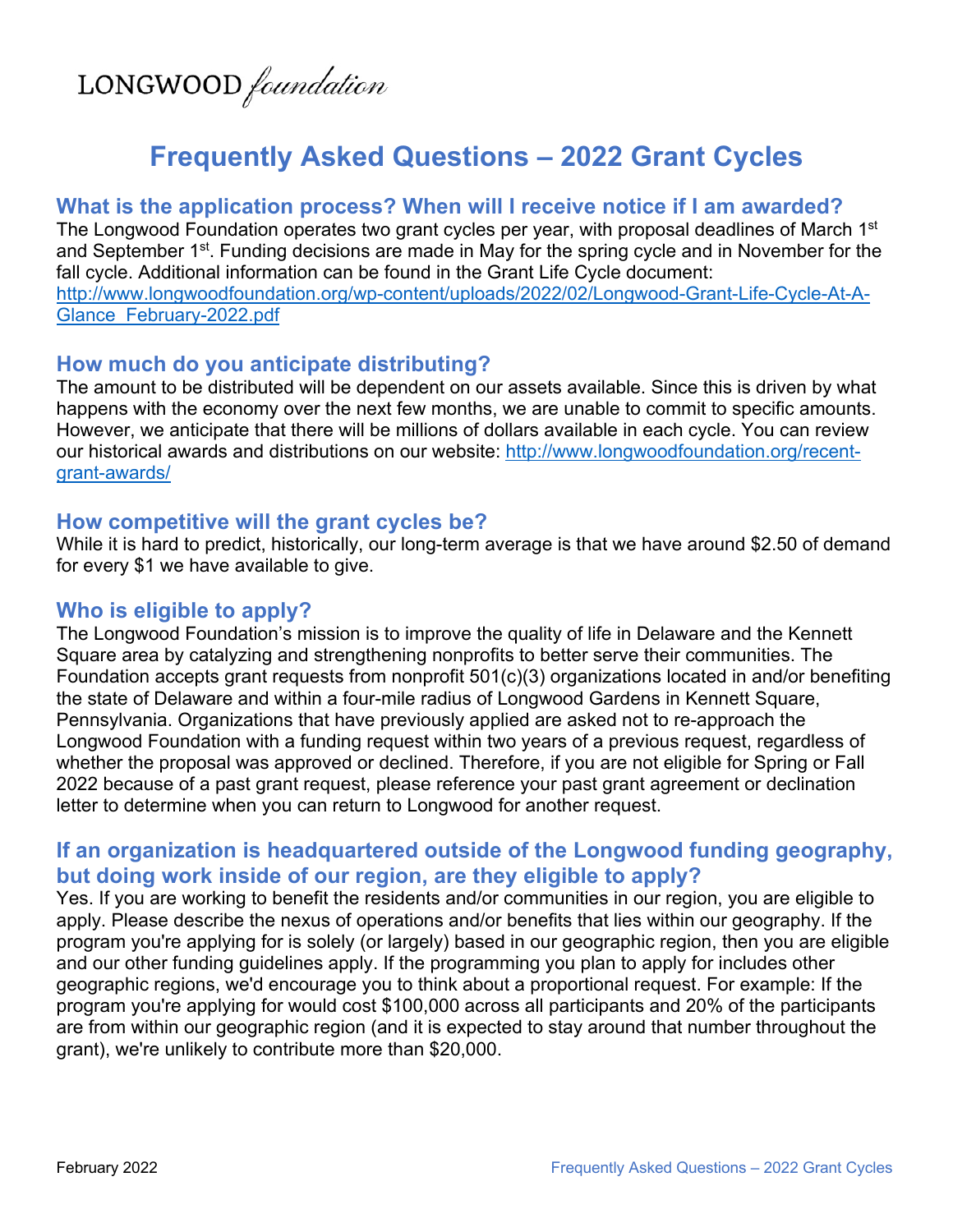

## **What scale of requests is Longwood willing to entertain?**

The maximum an organization may request is \$2 million. In 2021, we issued grants in a range between \$7,500 and \$1.6 million. The long-term average is around \$150,000-\$200,000. We'll entertain the scale of request you need to succeed but encourage you to use these benchmarks in planning your request.

#### **Will you consider requests above 50% of the project/operating cost?**

We continue to want to pay no more than 50% of the cash needed to a project or operations over the time period you define.

#### **If an organization applies for a grant, when can they apply again?**

If you apply in the spring of 2022, you will not be eligible for another request until the spring of 2024 – whether funded or declined. Similarly, if you apply in the fall of 2022, you will not be eligible for another request until the fall of 2024 – whether funded or declined.

## **What types of requests will you consider? What sectors or types of organizations will you consider?**

The Longwood Foundation seeks to catalyze and strengthen nonprofits to better serve their communities. We welcome requests for program, operating, and/or capital funds. We're open to whatever kind of request that is most valuable for your organization and clients. There's no need for you or us to categorize the request. However, we will not provide routine general operating funding. We will accept grant requests from all sectors of the community but have a marginal bias towards those that address human needs. We welcome traditional outcome-oriented multi-year requests.

## **Can organizations meet with a Longwood team member ahead of submitting an application?**

Yes. Prospective applicants may request a pre-meeting ahead of the submission of a proposal. During this meeting, organizations may update the Foundation on their planned request and ask questions pertinent to drafting their application. Note that this meeting is optional for requests less than \$500,000 and requesting one neither improves nor harms an organization's likelihood of receiving funding. **Organizations planning to request \$500,000 and above must have a premeeting prior to submitting an application.** In order to schedule a pre-meeting, reach out to Lauren Petrusky (Grants Administrator) [\(lpetrusky@longwood.org\), wh](mailto:lpetrusky@longwood.org)o will connect you to either Maria Stecker (Grants Manager) or Thère du Pont (President) for this meeting. Note that due to internal capacity constraints, the Foundation may not be able to meet with all requesting organizations ahead of the application deadline.

# **What factors will Longwood consider when making its decisions?**

Our focus is to find the highest and best use of our funds for those who reside in our geography. Many factors are considered in the grantmaking process, including (but not limited to): leadership, outcomes, governance/planning, financial health/sustainability, past Longwood grant performance (if applicable), other financial commitments, and the population served. For more information on this, we encourage you to attend an Information Session. You may also watch a segment of a recent Information Session in which President Thère du Pont addresses these as continuums: <https://vimeo.com/513538030#t=18m37s>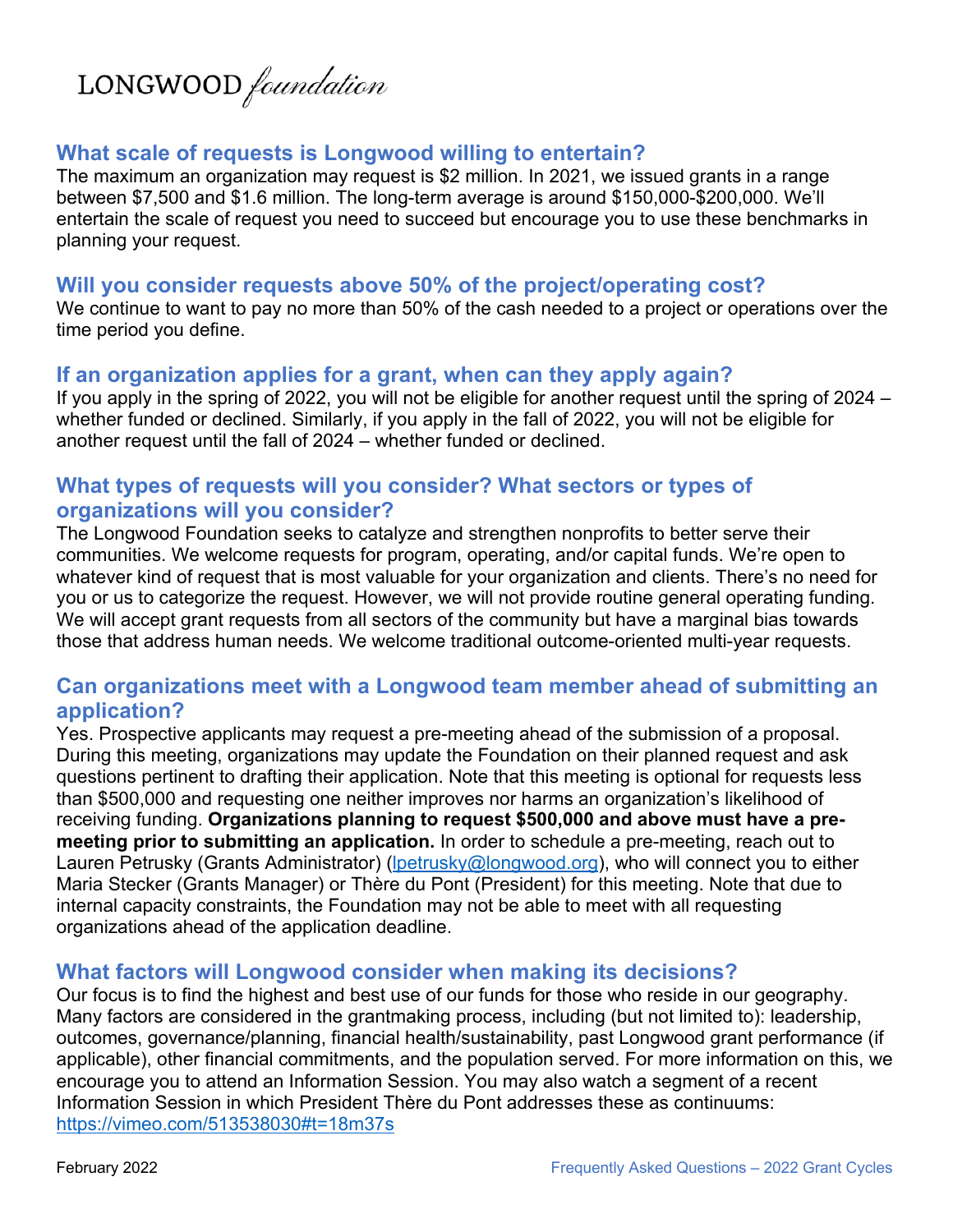

# **Outcomes, impact, and ambition have historically been an important part of Longwood's grantmaking process. Has that changed?**

For more than five years, specific outcomes and ambitions for them have been the key differentiator in our grant decisions. We continue to be very interested in those. But another way to think about them is this question: What is your Board holding the leaders of your nonprofit accountable for in the next 18-24 months as a result of this grant? Ideally your outcomes and ambition should align with your strategic plan. They help you and your board know the direction you are going and when you have gotten there.

The Barr Foundation has created and given us permission to share a helpful resource that can be used for developing outputs and outcomes: [bit.ly/2QCCXwD](http://bit.ly/2QCCXwD) If you're just getting started with evaluation, the Delaware Alliance for Nonprofit Advancement & PHMC have also partnered to create outcome measurement tools and resources for nonprofits that can be accessed for free on their website: [http://bit.ly/2Nz0pvW.](http://bit.ly/2Nz0pvW) 

#### **How should organizations think about the timing of proposed outcomes?**

The timing of your outcomes should coincide with the length of the grant. Funds for the spring cycle will arrive around June 2022, with those for the fall cycle arriving in December 2022. Outcomes tied to this grant request should not start before that date. Additionally, we ask that before you return to Longwood with a future request that performance against your last grant is known. Given that most organizations in the Spring cycle will not be eligible to reapply until the spring of 2024, we suggest your proposed outcomes span the time interval between June 2022 and year-end 2023. Similarly, because most organizations in the Fall cycle will not be eligible to reapply until the fall of 2024, we suggest your proposed outcomes span the time interval between January 2023 and summer 2024.

An important note about timing: in our most recent round of grant outcome reviews (where we visit organizations at the end of their grant period), we discovered that only 35% of grantees were nearing completion of their outcomes. It may be harder to deliver the outcomes you propose than you anticipate. You will likely feel pressure, some of it from us, to increase the scale or pace of your outcomes. Please do so with caution. If you ask us in 18-20 months if you can come back for your next request and you have not achieved the outcomes in your last one, you will not start the process from the strongest position. It will not be impossible to receive another grant award, but since most applicants are worthy of a grant, your chances are not as strong.

#### **What financial information will an organization need to apply?**

Our grant application will ask for several different pieces of financial information – including an independent audit report, current Balance Sheet, current Statement of Activities, and a Two-Year Cash Flow Projection for both the organization and project (if applicable). We expect that organizations whose revenue last year was above \$5 million will have audited financials. We prefer that smaller organizations do as well. If no independent audit is available, please explain why and provide the most recent year-end Statements of Financial Position (Balance Sheet) and Statements of Activities (Profit & Loss Statements) that also contain prior year-end numbers for comparison purposes. The same statements, with comparable prior year numbers, are required for the interim period since your most recent year-end.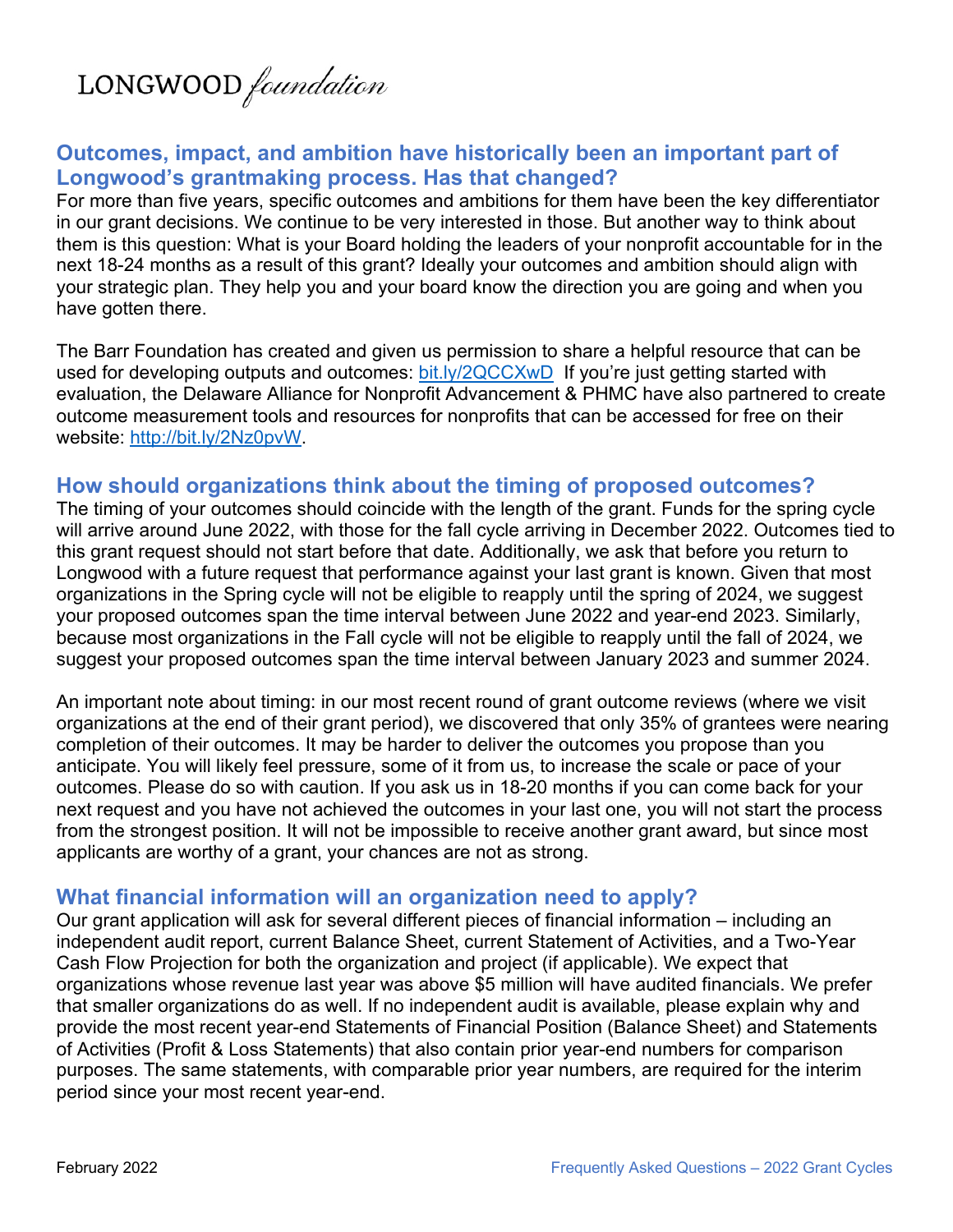# LONGWOOD foundation

We ask for two-year cash flow projections as part of our grant application. It takes on increased importance in these challenging times. Work with your financial experts to understand expected cash inflows and outflows, for both the organization and the project (if applicable), over the next eight quarters. Please present your two-year projected cash flows either quarterly or monthly. We recognize there is a great deal of uncertainty, so we know it won't be perfect. Please keep track of the assumptions you use. You are welcome to propose your own format. For assistance and a blank template (which would need to be modified to show two years), see the Strong Nonprofits Toolkit compiled by the Wallace Foundation & Fiscal Management Associates: [StrongNonprofits.org](https://www.wallacefoundation.org/knowledge-center/resources-for-financial-management/pages/default.aspx)

If your prior year revenues were above \$20 million, you do not need to complete a two-year cash flow for the organization. However, if you are requesting funds for a specific project or program, we ask that you provide a two-year cash flow for the project.

# **Should nonprofits partner with one another and/or will Longwood favor organizations that have partnered?**

We believe it's likely that there will be more demand for services from nonprofits and less sources of funds in the years to come. Therefore, it's logical that new forms of partnerships should be explored and/or executed in the months to come. However, partnering is not a simple exercise. It can make execution more complicated and sometimes reduce the likelihood of success. So, it's not for everyone. We encourage you to explore any and all solutions that benefit your clients. If you do partner, as always, there needs to be a lead organization that is primarily accountable for the results. They should be the applicant organization.

#### **Will Longwood fund endowments?**

No, we will not.

# **Will you reimburse for previously purchased items?**

No, we will not.

# **Will you fund scholarships for students whose families may be experiencing hardship?**

It's been our practice not to fund scholarships. It remains highly unlikely that we will.

# **Will you provide economic relief for individuals (e.g. relief or direct support for vulnerable/impacted communities)?**

It's been our practice not to fund such programs. It remains highly unlikely that we will.

#### **Will Longwood offer challenge grants?**

If the Trustees decide to fund a grant and the applicant has requested a challenge or match format, the Trustees generally find this feature attractive.

#### **How will awarded funds be paid?**

We will not be issuing paper checks for the foreseeable future. Once you are notified of the award, you will be assigned a form in our Grants Management System to supply your bank wiring information so that we can distribute the funds quickly.